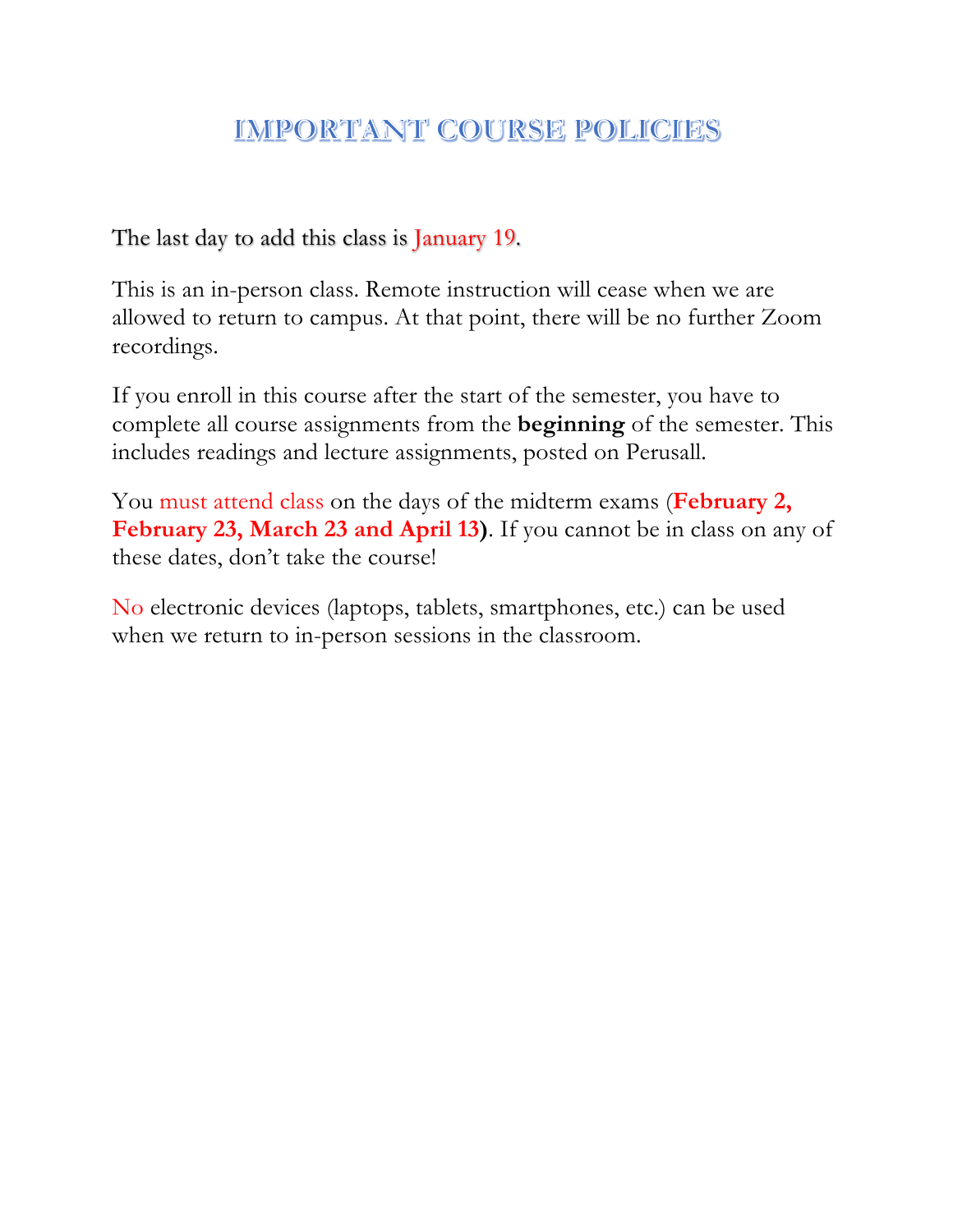# **GESM 120g—SECTION 35383**

# **Spring 2022**

# **Christianity in the Roman Empire**

**Instructor**: Prof. Sheila Briggs **Place and Time**: GFS 105, MW 3.30 - 4.50

**Office Hours:** M 12.50-1.50 (drop-in); W 12.50-1.50 (by appointment only). Students can meet with the instructor on Zoom outside of the stated office hours. In Spring 2022 all office hours will take place on Zoom until further notice.

**Contact Info:** Email: **sbriggs@usc.edu**; phone number (office): 213-740-0267

#### **Course Description and Learning Objectives**

In this course we study the development of Christianity in the ancient Mediterranean during the early centuries of the Common Era. You will read original texts, written not only by ancient Christians but also by adherents of other religious traditions in the Roman Empire. The goal of this course is to place early Christianity in its original historical context, i.e., as a Greco-Roman religion. We will explore the great diversity among and between early Christian groups and communities and the conflicts which this engendered. By the end of the course a comprehensive picture will have emerged of Christianity's place among and interactions with other Greco-Roman religions and of how Christianity and Greco-Roman religions in general were related to the society and culture of the Roman Empire.

In this course you will:

- Define the basic concepts of religion in the Roman Empire
- Identify how these basic concepts were translated into the practices, structures and institutions of religion in the Roman Empire
- Interpret what ancient texts about Christians and Christianity meant in their original context
- Compare the different forms of Christianity, represented in the ancient texts
- Distinguish later interpretations of these texts (including our own) from those of the original context.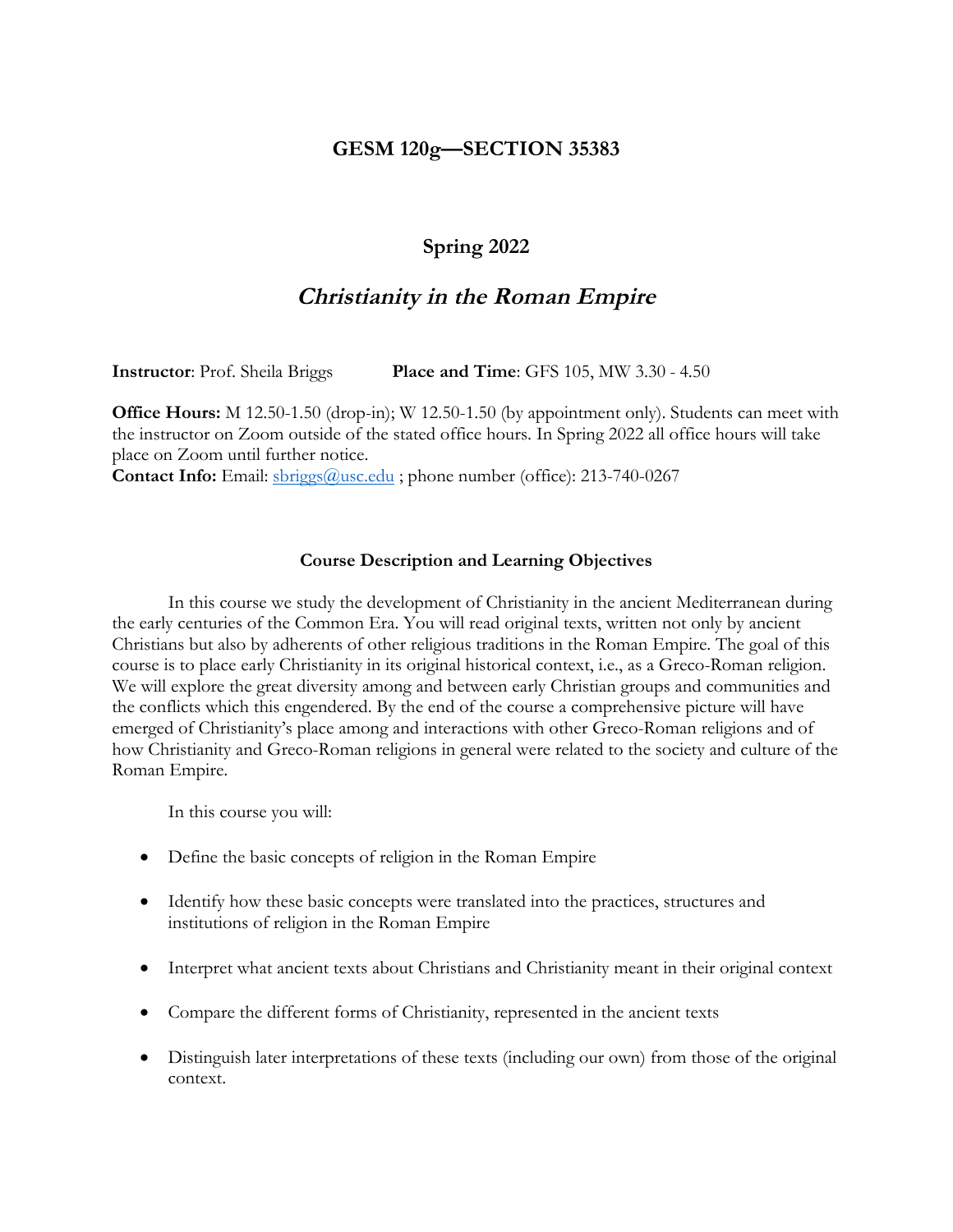- Analyze how modern scholars have interpreted texts and other evidence about ancient Christianity
- Critique modern scholarship on ancient Christianity and its texts

#### **Assessment and Assignments**

**Cumulative mid-term examination** (40% of the grade in total)**.** These are four short exams that take place in-class on the following dates **February 2, February 23, March 23 and April 13.**

**One final examination** in-class from 2-4 pm on **Friday May 7.** It will carry 20% of the course grade.

One **research paper** of 8 pages that will carry 30% of the grade. This entails students doing their own research. The paper is due on **April 27**, our last class session. Further details for the preparation and submission of the paper will be given later in the semester.

All examinations (midterm and final) are open-book, which means that you can use textbooks, notes and other material, distributed in the course, in the exam. For in-class examinations you are not allowed to use a computer or any electronic device during the exam and you will also need to bring with you a blue book to write your answers.

Students should have completed the required reading (and lecture on Perusall) by the session for which it is assigned.

Course attendance and participation make up 10% of the grade. Course participation will also be assessed by student's engagement in class discussions and their completion of the Perusall assignments on course readings and lectures. Students are allowed **six** excused absences for any reason but these six also **include illness, personal emergency or USC sporting events**. After that students will lose a course point (1% of the course grade) for each absence from class.

Detailed instructions will be given for each assignment.

*Grading Scale* 

Grades in the course will be determined using the following scale

A 94-100 A- 90-93 B+ 87-89 B 84-86 B- 80-83 C+ 77-79 C 74-76 C- 70-73  $D+ 67-69$ D 64-66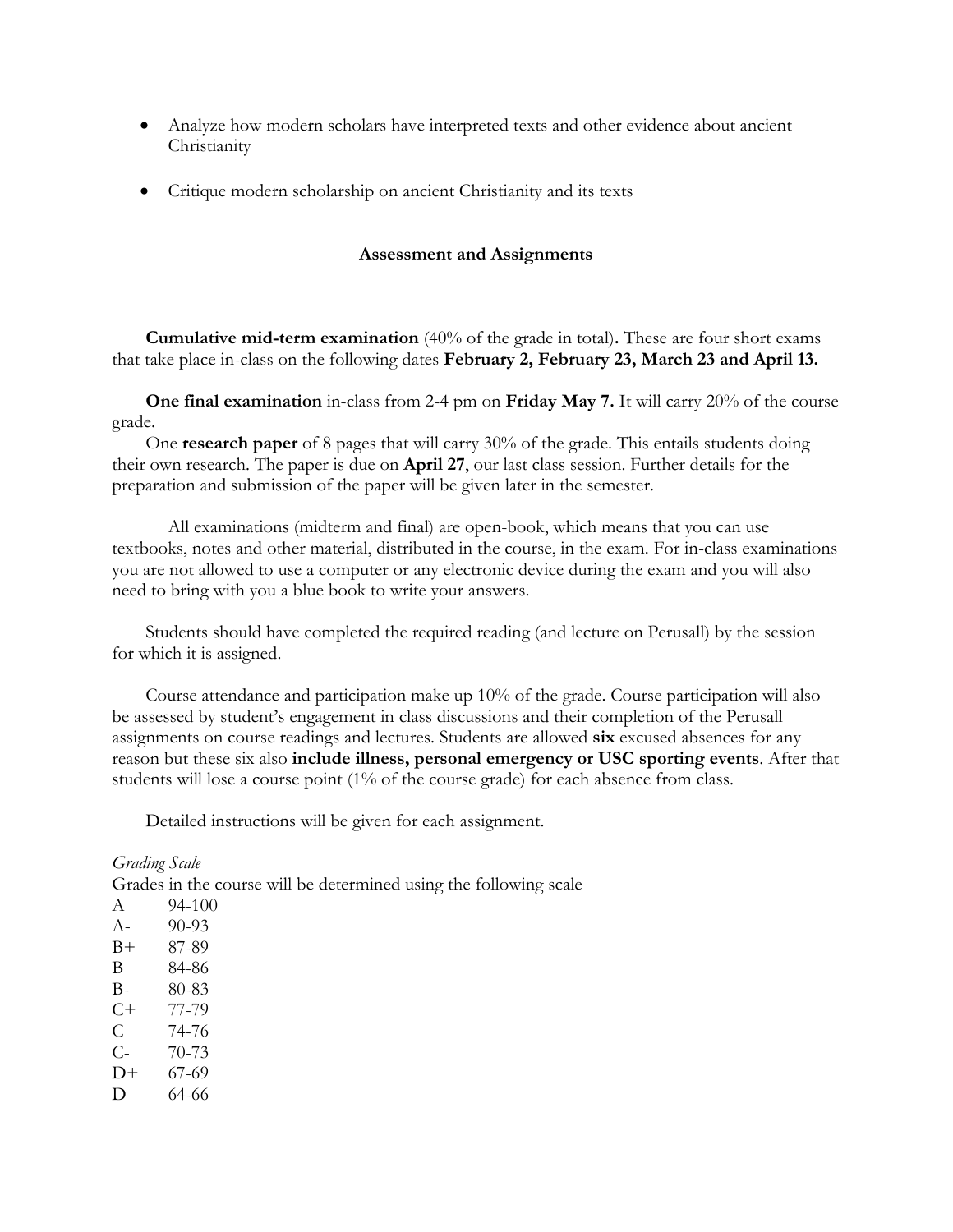#### $D-60-63$ F 59 and below

### **Required Reading**

Please, use only the editions of textbooks specified. Do not use Kindle editions or ebook formats that are not exact equivalents of the print edition, especially in regard to page numbering.

J. B. Rives, *Religion in the Roman Empire* (Malden, MA: Blackwell Pub., 2007) Robert Louis Wilken, *The Christians as the Romans Saw Them* (New Haven: Yale University Press, 1984).

*Didache: The Teaching of the Twelve Apostles*, trans. and ed. Clayton N. Jefford (Salem, Oregon: Polebridge Press, 2013).

*Acts of Andrew*, trans. and ed. Dennis R. MacDonald (Santa Rosa, Calif.: Polebridge Press, 2005).

Other readings from Pagan, Jewish and Christian sources and about their background will be made available through Blackboard.

#### **Course Schedule**

January 10: Introduction to the Course.

#### *Religion in the Roman Empire*

January 12: Identifying "religion" in the Greco-Roman world. Reading: Rives, *Religion in the Roman Empire*, pp. 1-53. Lecture on Perusall: *How do we know what we know about the ancient past?*

#### **January 17: Martin Luther King Day holiday**

January19: The diversity of religious traditions in the Roman Empire. Reading: Rives, *Religion in the Roman Empire*, pp. 54-88. Lectures on Perusall: *A Quick History of the Ancient World: Part 1, The Hellenistic World* and *A Quick History of the Ancient World: Part 2, The Roman World*.

January 24: The gods and their communities. Reading: Rives, *Religion in the Roman Empire*, pp. 89-131. Lectures on Perusall: *Were the Traditional Religions of the Roman Empire "Polytheistic"?* and *The Hierarchy of the Divine*.

January 26: Religion and empire; religious options. Reading: Rives, *Religion in the Roman Empire*, pp. 132-181.

January 31: Roman religious policy; religious change in the empire. Reading: Rives, *Religion in the Roman Empire*, pp. 182-210.

#### **February 2: Midterm 1**

*Roman and Greek Attitudes to Christians in the First Two Centuries*

February 7: Pliny: A Roman gentleman. Reading: Wilken, pp. 1-30; ancient source on Blackboard and Perusall. Lecture on Perusall: *Ancient City*.

February 9: Christianity as a burial society. Reading: Wilken, pp. 31-47. The piety of the persecutors. Reading: Wilken, pp. 48-67; ancient sources on Blackboard and Perusall. Lecture on Perusall: *The Ancient Mysteries and Early Christianity: Part 1*.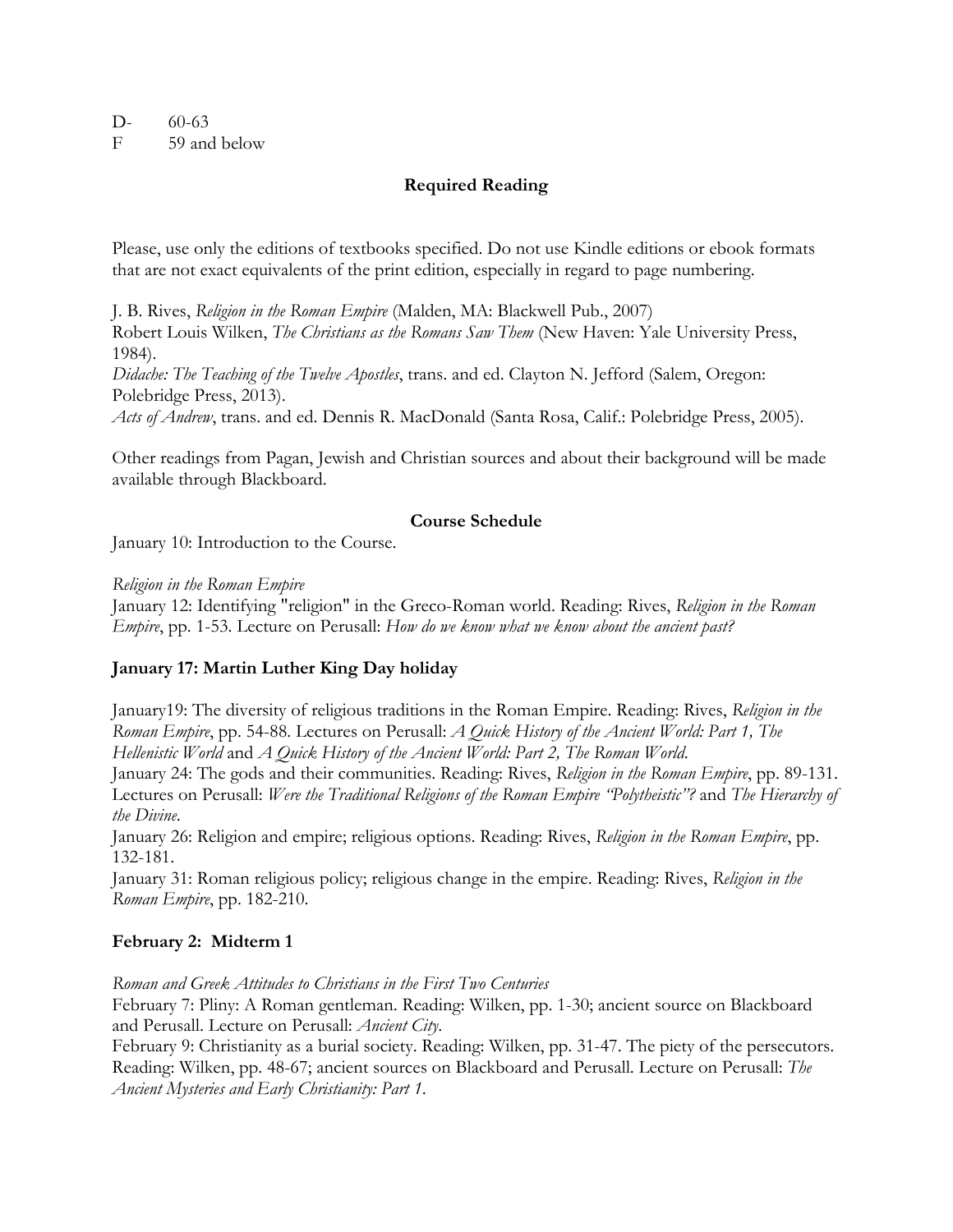February 14: Galen: The curiosity of a philosopher Reading: Wilken, pp. 68-93; ancient sources on Blackboard and Perusall. Lecture on Perusall: *The Ancient Mysteries and Early Christianity: Part 2*. February 16: Celsus: A conservative intellectual. Reading: Wilken, pp. 94-125; ancient source on Blackboard and Perusall. Lecture on Perusall: *Ancient Magic and Early Christians*.

### **February 21: President's Day Holiday**

## **February 23: Midterm 2**

#### Ch*ristianity and Judaism*

February 28: Christians in the Jewish tradition. Reading: *Didache*, pp. 1-18. Lecture on Perusall: *How the Ways Parted: The Changing Boundaries of Jewish and Christian Identities in Antiquity, Part 1: Multiple Identities.*

March 2: Christians in the Jewish tradition. Reading: *Didache*, pp. 19-47. Lecture on Perusall: *How the Ways Parted: Changing Boundaries of Jewish and Christian Identities in Antiquity, Part 2: Networks*. March 7-9: When and how did Jews and Christians part ways? Reading: Shaye J. D. Cohen, *From the Maccabees to the Mishnah* (extract available on Blackboard and on Perusall). Lecture on Perusall (March 7): *How the Ways Parted: Changing Boundaries of Jewish and Christian Identities in Antiquity, Part 3: Lost Communities*.

# **Spring Break: March 14-15**

March 21: The development of scripture in early Christianity. Reading: Martin, Development of the Canon (available on Blackboard). Lecture on Perusall: *Scripture in Early Christianity*.

### **March 23: Mid-term 3.**

### *The Apocryphal Acts and Popular Christianity*

March 28:Reading: *Acts of Andrew*, pp. 1-42. Lecture on Perusall: *Narratives of the Apostles*. March 30: Reading: *Acts of Andrew*, pp. 43-115. Lecture on Perusall: *The Acts of Andrew: Reconstructing a Text from Fragments*.

### *Martyrdom in Early Christianity*

April 4 Reading: "Blood of the Martyrs," a chapter from: Gillian Clark, *Christianity and Roman Society* (available on Blackboard and Perusall).

April 6 Jewish and Christian Martyrdom. Readings (available on Blackboard and Perusall): 2 Maccabees 7, *Martyrdom of Polycarp*

April 11: Martyrdom of Perpetua and Felicitas. Reading: The *Passion of Perpetua and Felicity* (available on Blackboard and Perusall). Lecture on Perusall: *The Martyrdom of Perpetua and Felicitas*.

# **April 13: Mid-term 4.**

### *The Transition to a Christian Empire*

April 18: Porphyry: The Most Learned Critic of All. Reading: Wilken, pp. 126-163. Lecture on Perusall: *The Christianization of the Roman Empire: In Search of a Common Religion, Part 1*. April 20: Julian the Apostate: Jewish Law and Christian Faith: Reading: Wilken, pp.164-196. Lecture on Perusall: *The Christianization of the Roman Empire: In Search of a Common Religion, Part 2*.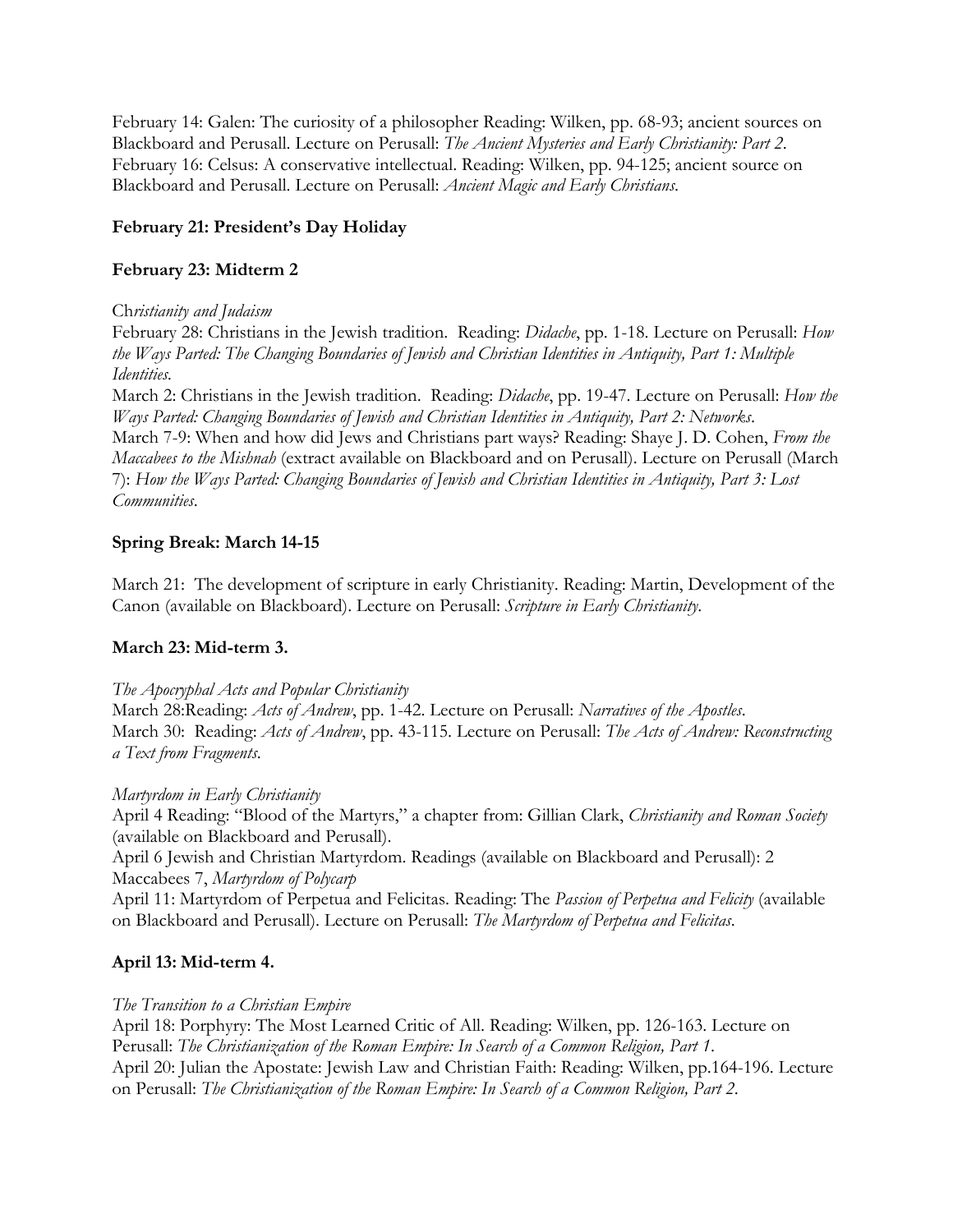April 25: Winners and losers in the Christian Empire: Pagans, Jews, and Heretics. Reading: Wilken, pp. 197-205; the law codes of Theodosius and Justinian. (available on Blackboard and Perusall). Lecture on Perusall: *The Christianization of the Roman Empire: In Search of a Common Religion— Constantine*.

April 27: The Christian suppression of pagan religions. (Reading available on Blackboard and Perusall). Lecture on Perusall: *The Christianization of the Roman Empire: In Search of a Common Religion: Violence and Assimilation*.

#### **COURSE POLICIES AND RESOURCES FOR STUDENTS**

**No electronic devices** (laptops, tablets, smartphones, etc.) can be used during the in-person sessions in the classroom on campus. They are a distraction not only for the user but for those around them.

You can contact the instructor through email. If your email needs a response, you will receive one in 48 hours (except at weekends).

You will find this course more manageable if from the outset of your college career you develop good academic habits.

**Don't cut class**. You are expected to attend every session. If you miss class, then you are left to your own resources to make up the lost work.

**Submit written assignments punctually**. Late assignments may lose points or not be graded at all! If you are having difficulties completing an assignment, contact the instructor as soon as possible, before or by the time the assignment is due. It is always easier to accommodate student requests for time extensions on assignments, when these are presented *before* an assignment is due. The instructor must submit the final course grade soon after the final examination. The final course grade is precisely that. The instructor cannot alter it, and even students with compelling reasons for not completing the work on time have to undergo a long petition process, which is often unsuccessful.

**This course requires substantial writing, but is not intended to offer instruction in writing**. Many of you will find it hard to reach the standards of college-level writing. The **Writing Center** is there to help you. You can have up two 30-minute appointments per week depending upon availability. . Writing Center consultants will help you develop ideas and arguments and revise rough drafts for the research paper you produce in the course. There are also workshops covering every aspect of writing where you can improve your skills in specific areas. The Writing Center can be found on the second floor of Taper Hall (Room 216) and appointments and sign-ups for workshops can be made over the 'phone (213-740-3691). You can also try just walking in, but then you are not guaranteed an appointment, and the center at times will be very busy

All students are expected to know and follow USC's rules on **academic integrity**. Students must acknowledge all sources (books, journals, videos, web-based and electronic materials, etc.) used in an assignment, whether these are directly quoted, paraphrased or their main ideas summarized. Students should retain notes and any other material that can substantiate that they produced their